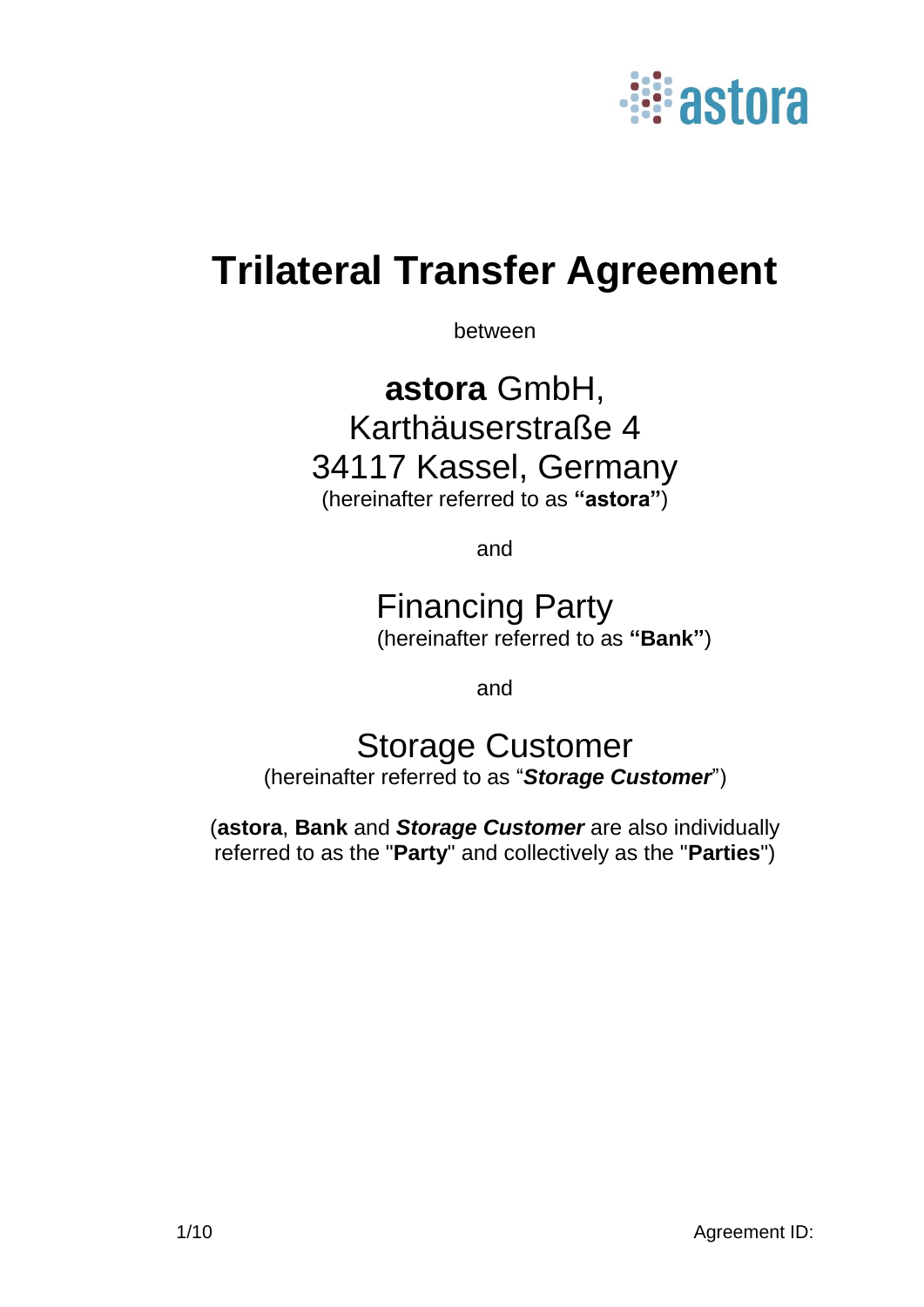

### **Contents**

| Article 4 Transfer of title ("Title Transfer") to Storage Capacities and Gas-in-Storage |  |
|-----------------------------------------------------------------------------------------|--|
|                                                                                         |  |
|                                                                                         |  |
|                                                                                         |  |
|                                                                                         |  |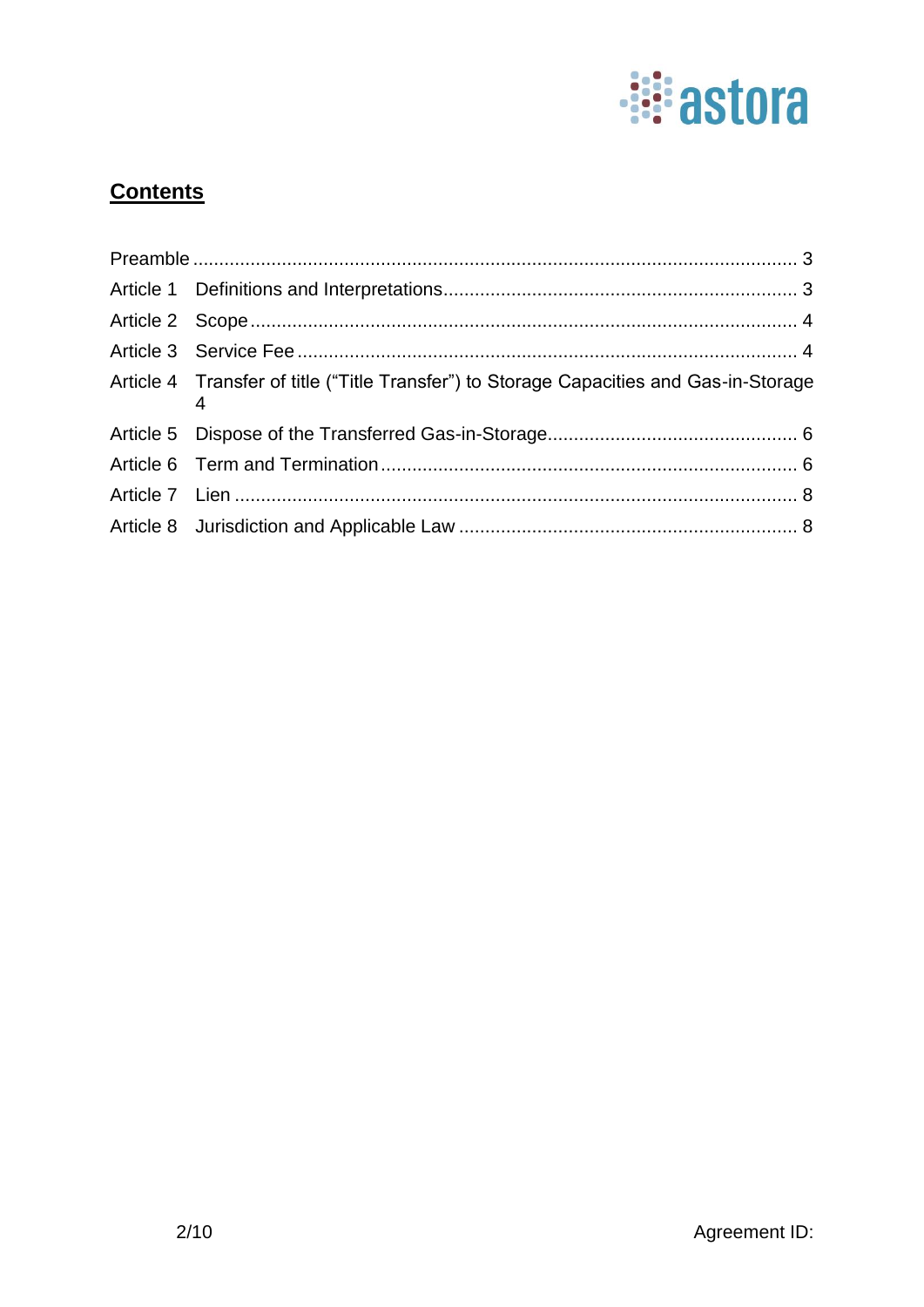

#### **Preamble**

<span id="page-2-0"></span>**astora** and the *Storage Customer* entered into the *Storage Services Agreements*, ID xx, for the provision of Storage Services in relation to the Storage Period dd.mm.yyyy until dd.mm.yyyy in the underground gas storage **xx** ("*Storage Location***"**) on the basis of the respective valid version of the *General Terms and Conditions for*  **Storage Access ("GT&C")** of astora as amended from time to time (altogether "Storage Services Agreement" or "SSA").

According to Article 16 para. 10 of the GT&C the injected Gas remains the (joint) property of the Storage Customer even though during injection and withdrawal the Storage Customer's gas is commingling with gas of other Storage Customers. Insofar, it is understood by the **Bank** that the *Storage Location* is used by several customers of **astora** injecting gas into the Storage Location. In the light of these circumstances, all **astora** customers are parties to a joint property / co-ownership of the gas injected into the Storage Location which, under the applicable German law, is characterized as co-ownership of defined shares [Miteigentum nach Bruchteilen]. The *Storage Customer*, as long as such co-ownership of defined shares [*Bruchteilseigentum*] together with other **astora** customers is in place, cannot transfer more to **Bank** but, in agreed instalments, its shares within such co-ownership of defined shares [*Bruchteilseigentum*]. Should, for whatever reason, the situation change and the *Storage Customer* become the only **astora** customer injecting gas into the Storage Location, the Parties are in agreement that the provisions of this Agreement dealing with the transfer and retransfer of title to gas shall be read as transfer of full title of the **Storage Customer** to such gas and not only as transfer of shares of the Storage Customer within a co-ownership of defined shares [*Bruchteilseigentum*].

The **Parties** want to facilitate the transfer of Gas that is injected by the Storage Customer in the Storage Location **("Gas-in-Storage")** as well as the transfer of the related *Storage Capacities* (aggregation of *Working Gas Volume*, *Injection Rate*, *Withdrawal Rate*) held by the *Storage Customer* in the *Storage Location* in view of utilizing such Gas-in-Storage as potential collateral for the purposes of **Bank** subject to the terms and conditions of this Agreement.

In this context the **Bank** is provided with a *Storage Account* and **astora** grants the **Bank** access to make entries in the **Bank´s** name in the Storage Portal (https://www.speicherportal.astora.de/home), all as if the **Bank** was a *Storage Customer* under a *Storage Services Agreement* but subject to the limitations laid down in this Agreement. Unless otherwise provided in this Agreement the Parties are bound to the provisions of the *GT&C* and its Annexes in the respective valid version.

#### <span id="page-2-1"></span>**Article 1 Definitions and Interpretations**

The definitions of the *GT&C* in particular of its Article 1 shall apply unless any other provisions in this Agreement provides for a different definition.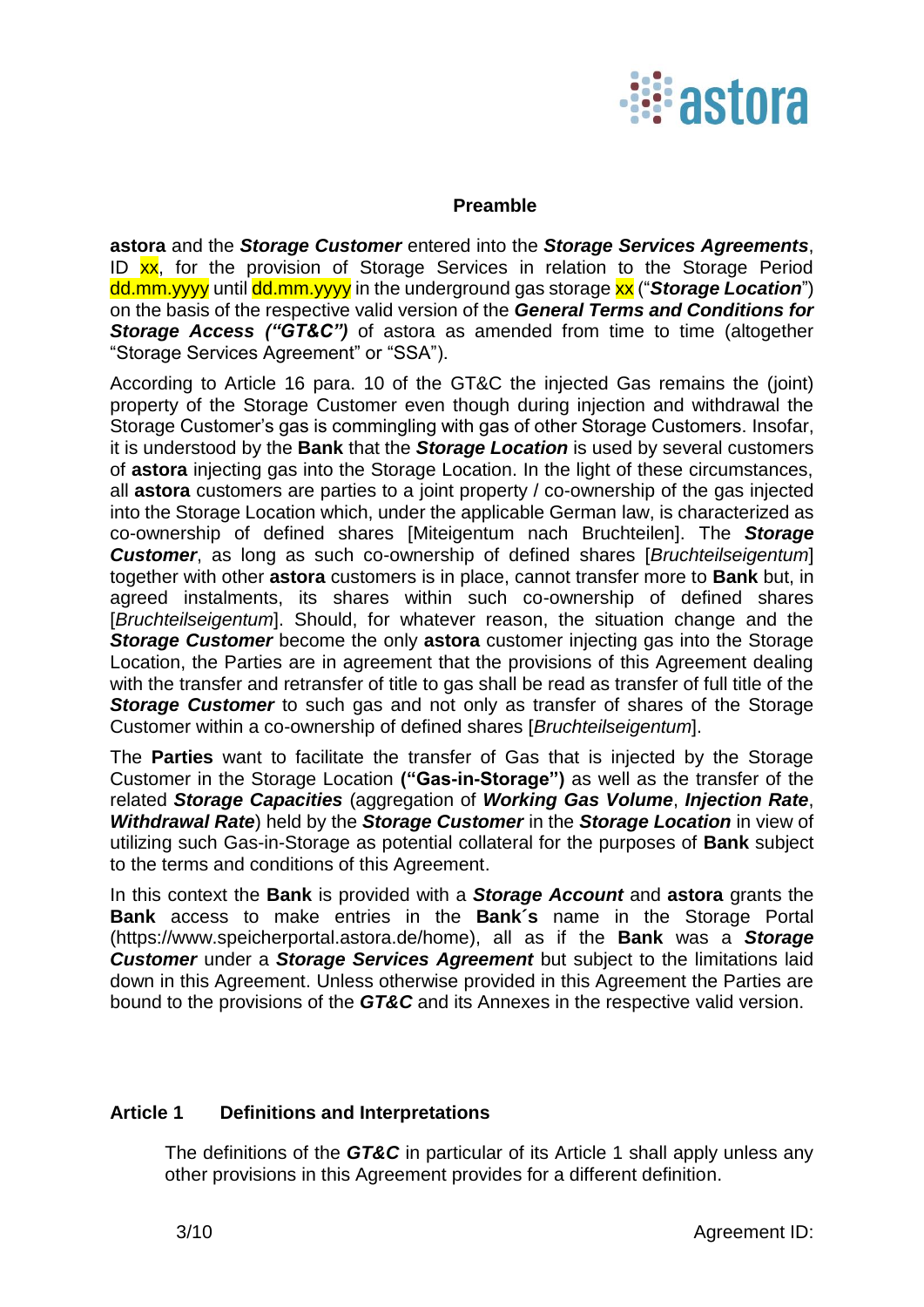

Unless provided otherwise in this Agreement the provisions of the GT&C apply mutatis mutandis also to this Agreement in particular but not limited to Written Form (Article 45), Changed Circumstances (Article 41), Arbitration and Applicable Law (Article 46), Confidentiality (Article 42) and Force Majeure (Article 37).

#### <span id="page-3-0"></span>**Article 2 Scope**

- 1. This Agreement concerns, as applicable, the transfer and retransfer of *Storage Capacities* as well as transfer and retransfer of related **Gas-in-Storage** between the *Storage Customer* and the **Bank** and/ or **astora** and any other third party potentially.
- 2. The commercial terms for the aforementioned transactions between **the Bank** and the *Storage Customer* are not included in this Agreement, but in the bilateral agreement for the Transfer and Retransfer of Storage Capacities and Gas-in-Storage entered into by the *Storage Customer* and the **Bank** (hereinafter the "**Bilateral Agreement**").

#### <span id="page-3-1"></span>**Article 3 Service Fee**

For the initial contractual and operational setup, the Storage Customer shall pay to astora the net amount of **€5.000** as a lump sum fee. This fee covers the whole term of this agreement and shall not be reimbursed by astora under all circumstances. The lump sum fee shall be due and payable upon receipt of the related invoice after conclusion of this contract in accordance with article 33, para. 1 of the **GT&C**.

#### <span id="page-3-2"></span>**Article 4 Transfer of title ("Title Transfer") to Storage Capacities and Gas-in-Storage**

1. The Storage Customer shall be entitled to transfer to the **Bank** and the **Bank** shall be entitled to transfer back to the *Storage Customer* title to all or part of the Storage Capacities available to the *Storage Customer* under the SSA[s] **("Transferred Storage Capacities"**) and the corresponding Gas-in-Storage **("Transferred Gas-in-Storage")** in accordance with Article 20, para. 1 GT&C and Article 21, para. 1 GT&C respectively, and as further specified in relation to Storage Capacities in Schedule A **("Transfer Notification")** of this Agreement. The Transferred Storage Capacities shall be transferred from the *Storage Customer* to the **Bank** for the duration set forth in the respective Transfer Notification **(**each a **"Term of the Transfer")** or until they are retransferred to the Storage Customer in accordance with Article 4 para. 1 a). Subject to the further terms and conditions set out in this Agreement, in particular in this Article 3, in general in order to effect a title transfer of Storage Capacities, the *Storage Customer* shall submit a Transfer Notification duly signed by both **Bank** and *Storage Customer* in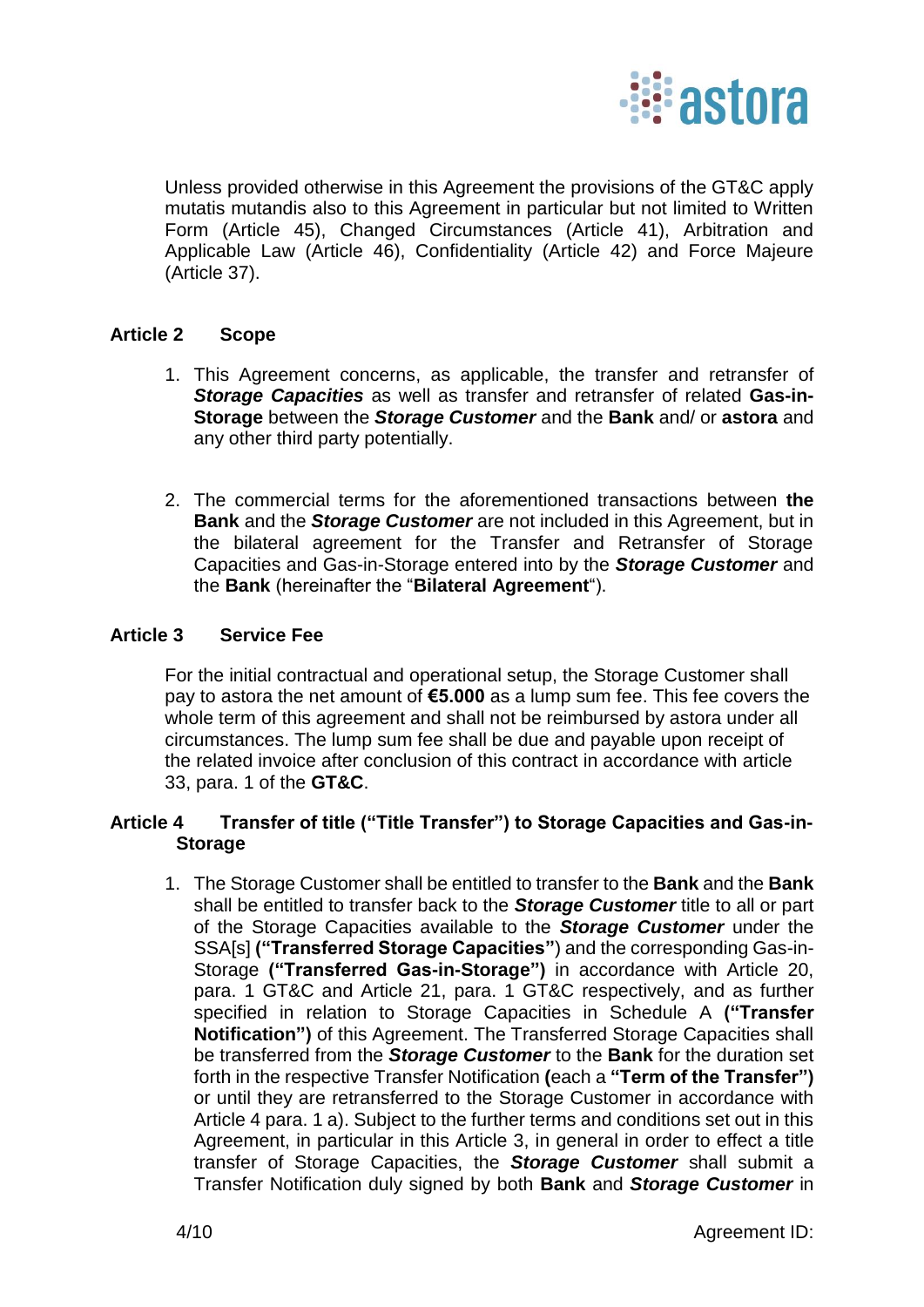

the form as set out in Schedule A (containing all information required by Schedule A) to astora by e-mail with a copy to the **Bank**. Upon the receipt of a duly signed and completed Transfer Notification astora shall confirm the receipt of the Transfer Notification and check the prerequisites for the Title Transfer without undue delay.

- 2. Pursuant to Article 20 para. 1 GT&C the rights with respect to the Transferred Storage Capacities may be exercised by the **Bank** during the respective Term of Transfer as further specified in Schedule A and in Article 4 of this Agreement; the *Storage Customer* pursuant to Article 20 para. 3 GT&C in case of a transfer shall remain liable to astora with regard to its obligations of the Storage Services Agreement in particular its obligations to pay the related Storage Services Fees, to provide for any security as required by astora, to pay for costs emerging from potential Exceeding of Storage Capacities according to Article 17 GT&C, to pay any fees for being non-compliant with Article 24 GT&C, and/or any other obligation resulting from the Storage Services Agreement(s), regardless of whether any violation is caused by itself or by *Bank*. Contrary to Article 20 GT&C the **Bank** shall not be entitled to transfer the Transferred Storage Capacities to any third party except to third parties that are already Storage Customers in the Storage.
- 3. The Storage Customer shall transfer in the Storage Portal from the Storage Account of the *Storage Customer* to the Storage Account of the **Bank** the Transferred Gas-in-Storage corresponding to the respective Transferred Storage Capacities. In case a transfer is made between two Storage Accounts, the co-ownership share (in German: "**Miteigentumsanteil**") in the Gas quantities injected into the Storage Location together with other *Storage Customers* shall pass from the transferring to the receiving storage customer.
- 4. To allow for the above-described transactions astora opens a Storage Account on behalf of the **Bank** in relation to the *Storage Location* and enables the **Bank** to make use of its Storage Account by means of the Storage Portal. The Storage Account is the precondition for transferring Storage Capacities and Gas-in-Storage between the *Storage Customer* and the **Bank**.
- 5. With each Transfer Notification **Bank** and *Storage Customer* inform astora in writing that they have agreed the transfer of Storage Capacities. This notification comprises in particular the date and the extent to which Storage Capacities are supposed to be transferred. The Transfer Notification shall be given by using template "Schedule A" and has to be signed by the *Storage Customer* and **Bank** and be received by astora at least two working days before the expected transfer through electronic means.
- 6. Contrary to article 20, para. 2 GT&C, it shall be permitted to partially transfer *Bundled Storage Services* upon explicit determination of the Parties in the Transfer Notification.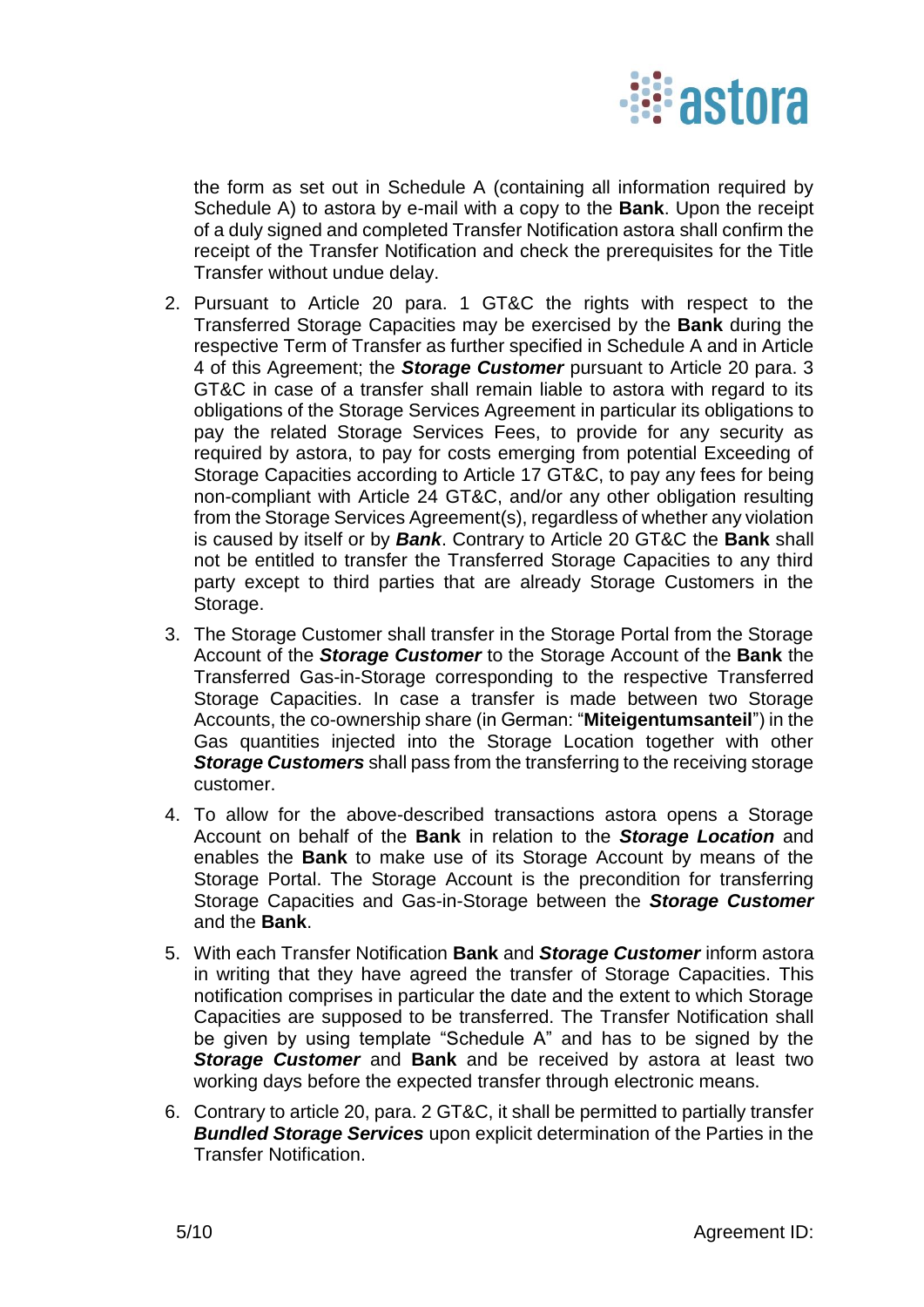

- 7. Gas-in-Storage may be transferred and retransferred between the Storage Customer´s account and the **Bank´s** account upon nomination in the Storage Portal without further support of astora. The commercial terms of these transfers between the Storage Customer and the **Bank** are not defined herein.
- 8. astora may refuse the requested transfers in case the quantities of Gas-in-Storage nominated for transfer and/ or related Storage Capacities are not available and/ or any Party does not comply with the terms and conditions of this Agreement and/ or (as applicable) the Storage Services Agreement. astora shall notify such withholding of approval or refusal to the **Parties** within one (1) working day of the receipt of the Transfer Notification; in case astora fails to reply the respective transfers shall be regarded as valid.

#### <span id="page-5-0"></span>**Article 5 Dispose of the Transferred Gas-in-Storage**

- 1. Once the Transferred Storage Capacities and the Transferred Gas-in-Storage have been duly transferred pursuant to Article 3 the **Bank** has three ways to dispose the Transferred Gas-in-Storage and the related Transferred Storage Capacities.
- a) The **Bank** may nominate a retransfer to the *Storage Customer* of the Transferred Gas-in-Storage via the Storage Portal as set out in Article 3.7 above and a related retransfer of Transferred Storage Capacities by sending a Transfer Notification substantially in the form of the template in schedule A.
- b) The **Bank** may nominate to transfer the Transferred Gas-in-Storage to a third party being a *Storage Customer* at *Storage Location* Haidach via the Storage Portal.
- c) The **Bank** may nominate to withdraw the Gas-in-Storage via the *Storage Portal* provided that the **Bank** is fully registered as shipper with a balancing shipper and may further dispose of the Gas-in-Storage outside the *Storage Location* as desired. astora accepts portal nominations and, only in case of shortfall of the aforementioned, a nomination via email. Technical and operational conditions defined in the *Storage Specification* and in the *Operating Agreement*, apply. Upon withdrawal of the Gas-in-Storage transferred to the **Bank** outside the *Storage Location*, **astora** transfers the sole ownership (in German: "**Alleineigentum**") in such gas quantities to the **Bank**.
- 2. The *Storage Customer* shall pay a fee according to Article 21, para. 5 GT&C for each transfer of Gas-in-Storage quantities between the Storage Accounts of the **Parties**.

#### <span id="page-5-1"></span>**Article 6 Term and Termination**

1. This Agreement shall enter into force upon signature of the **Parties** and shall expire on **dd.mm.yyyy**. By the end of the term of this Agreement to comply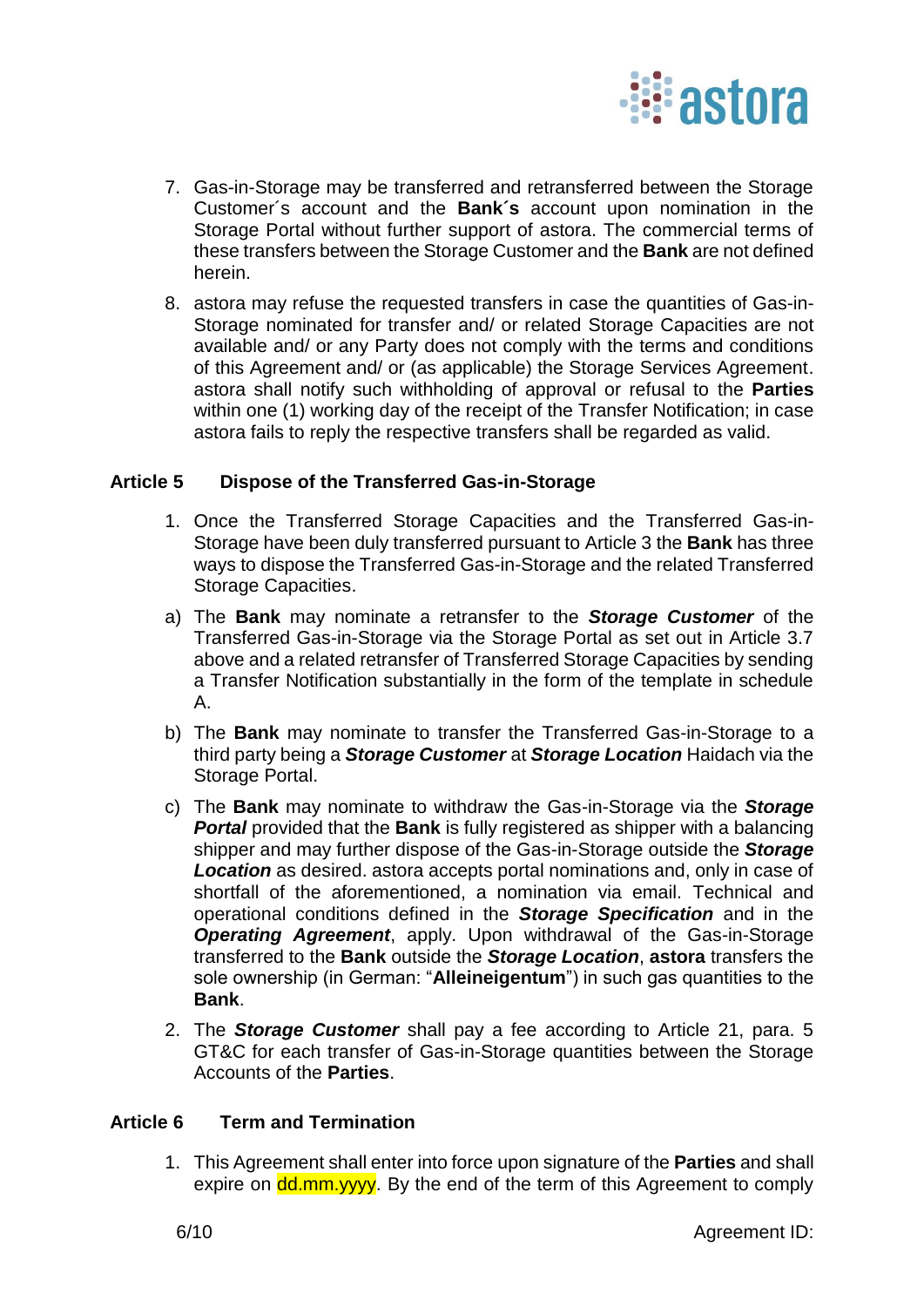

with the terms of the transfer indicated in the Transfer Notification(s) sent by the Storage Customer, the **Bank** shall have reduced the Transferred Gas-In-Storage present in its Storage Account to "zero" (0) by the means described under Article 4.

- 2. This Agreement shall be terminated, with written consent of all Parties, or upon written notice by either Party in case there is neither Storage Capacities nor Gas-in-Storage registered in **Bank**' s Storage Account.
- 3. Storage Capacities and Gas-in-Storage transferred to the **Bank** resulting from the SSA(s) with the *Storage Customer* that are terminated by **astora** in application of Article 39 para 5., 44 paras. 5 and 6 GT&C shall remain at the disposal of the **Bank** even after such termination; in such case the **Bank** shall reduce its Gas-in-Storage on its Storage Account to zero (0) without undue delay. Article 314 of the Bürgerliches Gesetzbuch (German Civil Code) and the right to claim damages shall remain unaffected by the above.

In case of premature termination of the SSAs according to Article 39, para. 5 GT&C, astora shall be put as soon as possible into a position by the **Bank** to remarket the *Storage Customer*´s Storage Capacities including all Transferred Storage Capacities to prevent itself from economic loss. To compensate astora from delaying its opportunity of remarketing, the **Bank** is to pay the *Storage Customer*'s monthly Storage Fee from the following invoice period  $(t_1)$  on to the extent Working Gas Volume has been transferred to its account until the Storage Capacity is retransferred to the Storage Customer's account (made available for remarketing)  $(t_n)$ . The total Storage Fee to be paid by the **Bank** is accordingly calculated as

 $=\frac{Working Gas Volume in control of the Bank at time_{t_1}}{Total Volume Geal Volume event rate_{t_2}}$ *ig dus volume in control by the bunk at time<sub>t1</sub>*  $*$   ${}_{t_1}^{t_n}$   $\Sigma$  *storage Fee*<br>Total Working Gas Volume contracted<sub>t<sub>1</sub></sub>

4. In case the *Storage Customer* fails to fulfill its obligations with respect to the Transferred Storage Capacities and the Transferred Gas-in-Storage resulting from Article 20 para. 3 GT&C and the Storage Services Agreement(s) in particular its obligations to pay the related *Storage Services Fees*, to provide for any security as required by **astora**, to pay for costs emerging from potential Exceeding of Storage Capacities according to Article 17 GT&C, to pay any fees for being non-compliant with Article 24 GT&C, and/or any other obligation resulting from the Storage Services Agreement(s), the **Bank** shall pay the outstanding claims to astora upon separate invoice to be issued by astora if the *Storage Customer* fails to pay its invoices following a reminder ( in German "**Mahnung**") of astora.

This obligation shall only apply until the valid termination of this Agreement. The obligation of the **Bank** to pay the Storage Fee of the respective month commenced shall remain unaffected.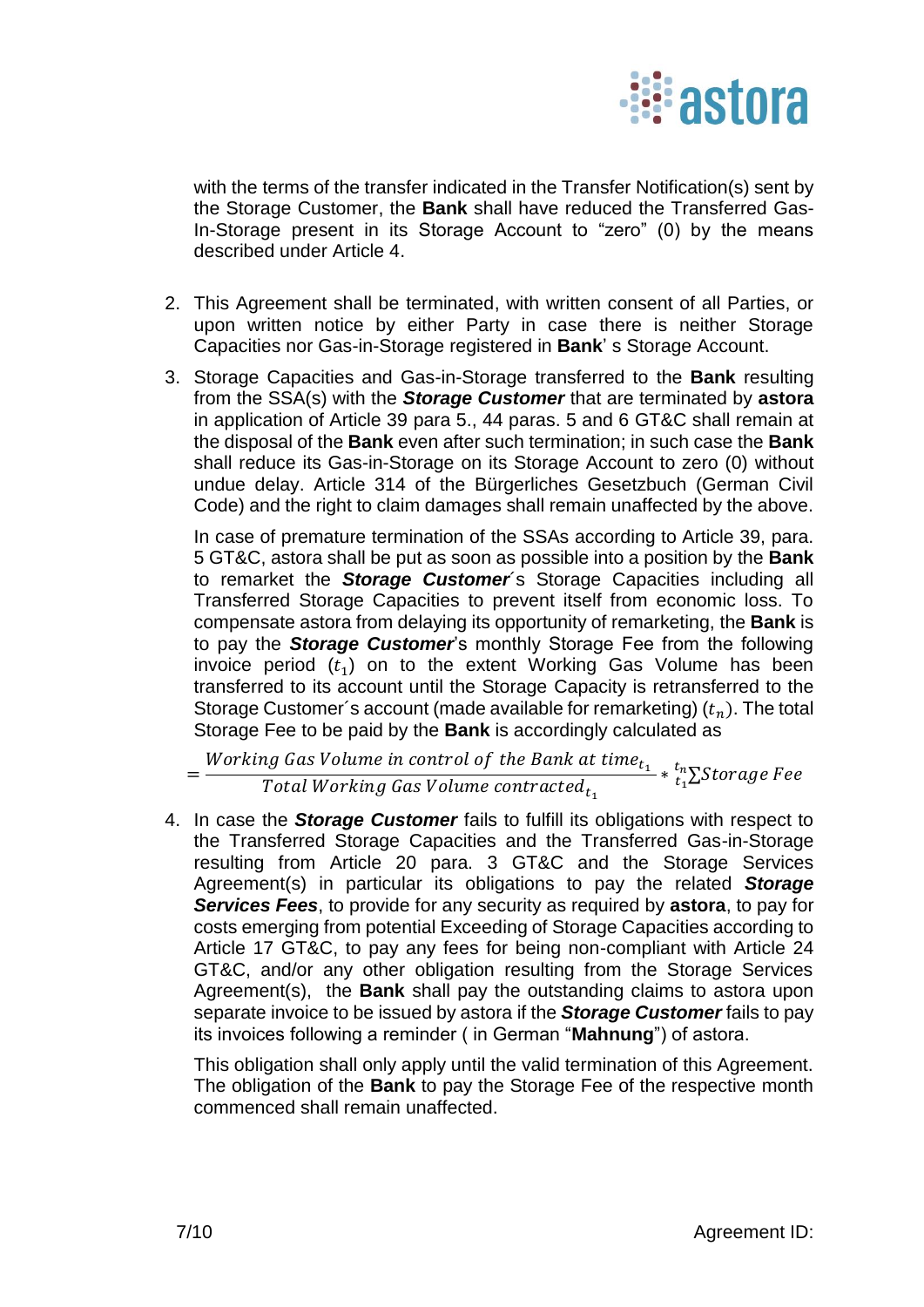

#### <span id="page-7-0"></span>**Article 7 Lien**

- 1. Any lien in view of the Gas stored by the *Storage Customer* securing **astora's** claims against such *Storage Customer* shall continue against all Gas injected by the *Storage Customer*. However, **astora** shall not acquire the Gas-in-Storage quantities transferred to the **Bank** and shall not enforce its rights to withhold such Gas quantities and market such quantities or enforce any other withholding or security right (in German: "**Zurückbehaltungs**- **oder Sicherungsrecht**") regarding the Gas-in-Storage transferred to the **Bank** provided that the **Bank** performs the **Storage Customer**'s Obligations under the SSA(s) as further described in Article 5 para.4, including without limitation the payment of any and all storage fees due and payable for the Transferred Storage Capacities.
- 2. astora shall inform the **Bank** without undue delay of any failure by the Storage Customer to fulfill its obligations in whole or in part under the SSA(s) with respect to the Transferred Storage Capacities, if the *Storage Customer* does not remedy such failure within a reasonable time period following a reminder (in German "**Mahnung**") of astora.

#### <span id="page-7-1"></span>**Article 8 Jurisdiction and Applicable Law**

- 1. The Parties shall use reasonable endeavors to settle any disputes arising from or in connection with this Agreement. If, despite these endeavors, a settlement is not possible (settlement is not possible if one of the Parties declares settlement endeavors failed) the dispute shall be decided in accordance with the Schiedsgerichtsordnung der Deutschen Institution für Schiedsgerichtsbarkeit e.V. (Arbitration Rules of the German Institution of Arbitration) without recourse to the ordinary proceedings.
- 2. The location of the arbitration proceedings shall be Kassel, Germany. The arbitral tribunal shall consist of three (3) arbitrators one of which shall chair the proceedings. The Parties explicitly agree to accept the arbitral award including all obligations contained therein. All disputes arising out of or in connection with this Agreement shall exclusively and finally be settled by an arbitral tribunal.
- 3. This Agreement shall be subject to and construed in accordance with German Law. The United Nations Convention on Contracts and the International Sale of Goods (CISG) of April 11, 1980 shall not be applicable hereunder.

| Kassel,     | (date) | Place,                  | (date) |
|-------------|--------|-------------------------|--------|
| astora GmbH |        | <b>Storage Customer</b> |        |
|             |        |                         |        |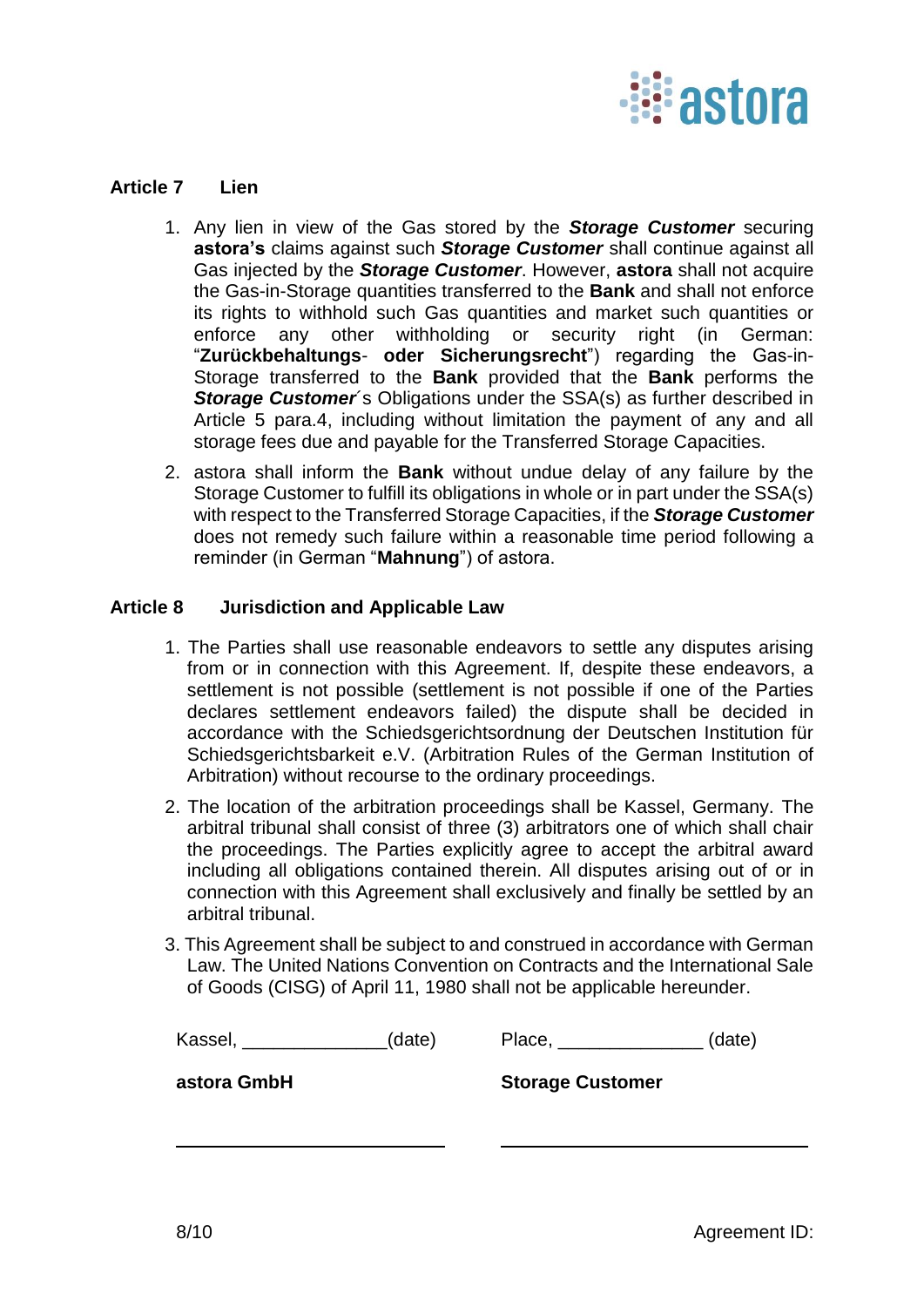

Place, \_\_\_\_\_\_\_\_\_\_\_\_\_\_ (date)

**Financing Party/Bank**